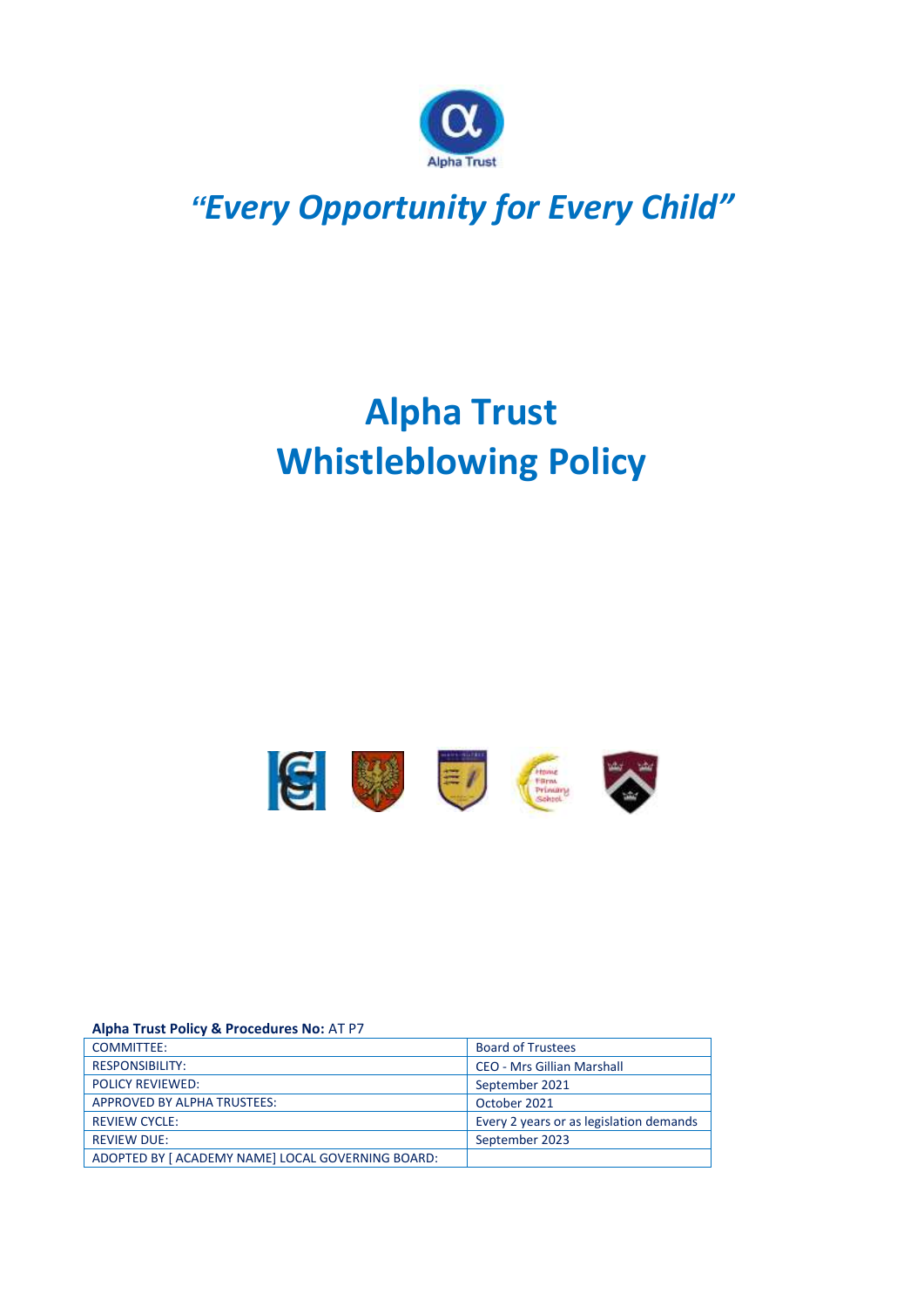

| <b>CONTENTS</b>                            | Page |
|--------------------------------------------|------|
| Introduction                               | 3    |
| Raising concerns/making a disclosure<br>2. | 4    |
| 3. Other issues                            | 6    |
| 4. Protecting whistle-blowers              |      |
| Malicious allegations/disclosures<br>5.    |      |
| Data protection<br>6.                      | 8    |
| 7. Links with other policies               | 8    |

*This policy is based on the model policy for MATS from Juniper Education, formerly EES, 2020.*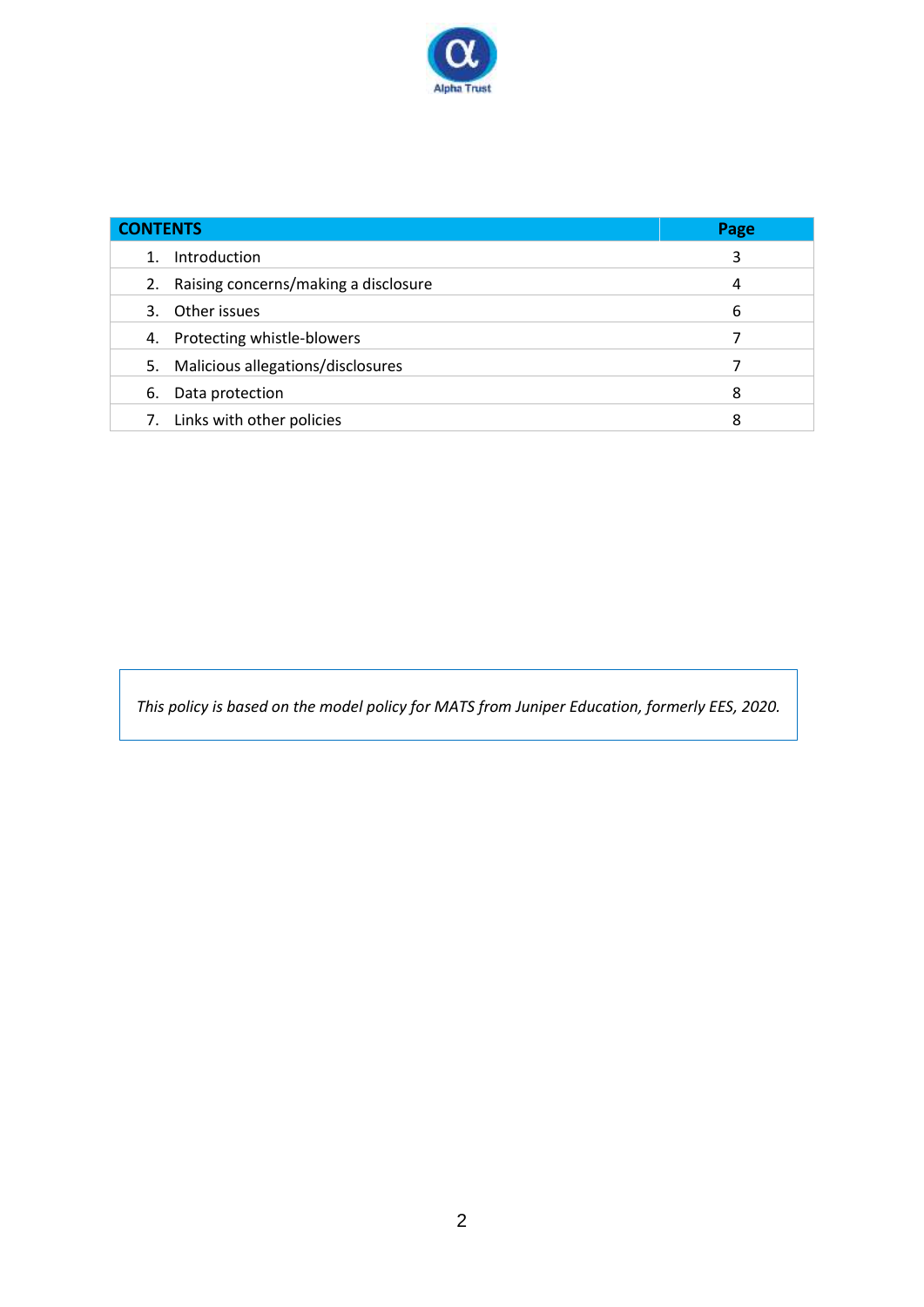

## **Alpha Trust Whistleblowing Policy**

Alpha Trust recognises that every school Local Governing Board has a responsibility to ensure that its school is managed to the highest standards of probity and that its decision-making and administration is conducted in such a way as to be above any suspicion of malpractice.

Alpha Trust further recognises that clear policies, standards and procedures for making decisions, particularly those which entail significant expenditure, or decisions which significantly affect employment at the school, are essential elements in creating and sustaining an atmosphere of openness and trust in school management. Such an atmosphere is the best way of forestalling suspicion or complaint.

#### **1. Introduction**

It is important to Alpha Trust that any suspected fraud, misconduct, malpractice or wrongdoing by workers or employees of the Trust is reported and properly dealt with. The Trust is committed to creating an open and supportive environment where individuals feel able to "speak up" about any genuine concerns regarding the alleged wrongful conduct of the employer, or about the conduct of a fellow employee, or any third party.

This policy sets out the framework for how issues can be raised confidentially internally, and/or if necessary, outside the management structure of the Trust to a prescribed body (see 2.1 below). All disclosures will be handled consistently and fairly and appropriate action will be taken by the Trust to resolve the issue in line with this policy.

This policy applies to all employees, trustees and governors. Volunteers and other individuals engaged to work at or provide services to the Trust, including agency workers and contractors, are encouraged to use it where appropriate.

**1.1.** The requirement to have clear whistle-blowing procedures in place is set out in the **Academy Trust** [Handbook.](https://www.gov.uk/guidance/academies-financial-handbook/academy-trust-handbook-2021)

This policy has been written in line with the above document, as well as government guidance on [whistle-blowing.](https://www.gov.uk/whistleblowing) We also take into account the [Public Interest Disclosure Act 1998.](https://www.legislation.gov.uk/ukpga/1998/23/contents) This law provides protection for employees or workers who raise legitimate concerns about specified matters. These are called "qualifying disclosures". A qualifying disclosure is one made in the public interest by an employee or worker who has a reasonable belief that there has been or is likely to be:

• a breach of any legal obligation;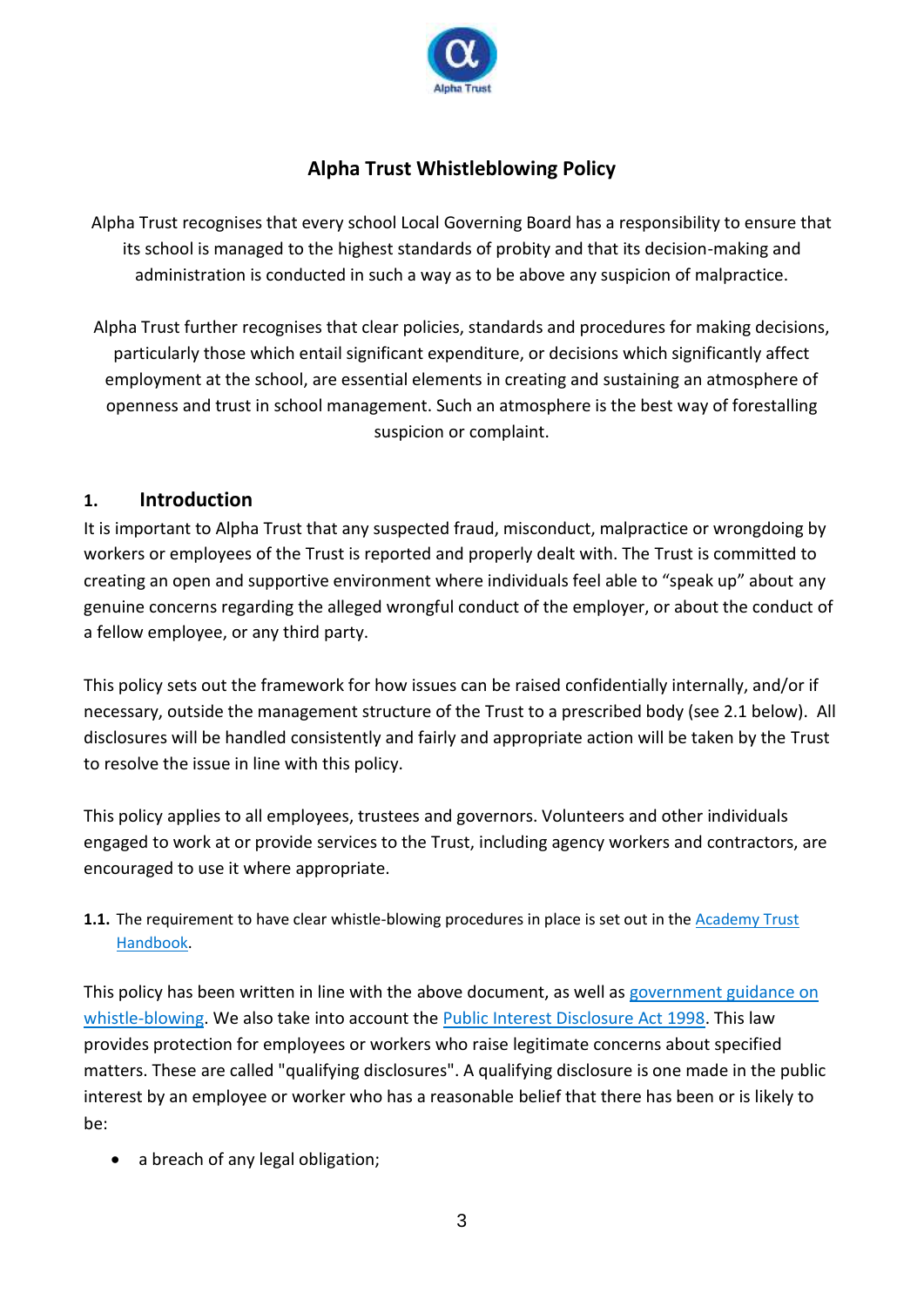

- a miscarriage of justice;
- a criminal offence;
- a danger to the Health and Safety of any individual;
- damage to the environment; or
- deliberate concealment of information about any of the above

Some examples of qualifying disclosures in a school context may include:

- Fraudulent acts (e.g. manipulation of accounting records/finances, inappropriate use of funds, decision making for personal gain, abuse of position to influence decisions);
- Breaches of acceptable professional and ethical standards;
- Breaches of the Trust's Health and Safety policy entailing danger to staff or pupils; and/or
- Breaches of any of the Trust's policies or the Code of Conduct.

It is not necessary for the employee or worker to have proof that such an act is being, has been, or is likely to be, committed - a reasonable belief is sufficient.

For the purposes of this policy the term "whistle-blower" refers to the individual making the disclosure.

**1.2.** The whistle-blower must reasonably believe they are making the disclosure in the public interest (i.e. it affects others such as pupils in the Trust or members of the public). This means that personal grievances and complaints (e.g. a concern about their own contractual terms) are not usually covered by this policy and should be dealt with under the Trust's Grievance Procedure.

## **2. Raising concerns/making a disclosure**

#### **2.1. Initial concern**

The Trust Board encourages the "whistle-blower" to raise the matter internally in the first instance. Concerns should normally be raised initially with the whistle-blower's line manager. Where the concerns relate to the whistle-blower's line manager, the complaint should be brought to the attention of a more senior manager, responsible officer, the CEO, Principal, the Chair of the Local Governing Body or Chair of the Board of Trustees.

If the whistle-blower considers the matter too serious or sensitive to raise it internally they may refer the matter to an external prescribed body. A prescribed body is an organisation, normally with some regulatory function (for example the Health and Safety Executive), which is prescribed by the Secretary of State for the purposes of the Act who an individual may make a protected disclosure to. Any such disclosure to a prescribed body will qualify for protection under the Act. A list of prescribed bodies is available at the following link: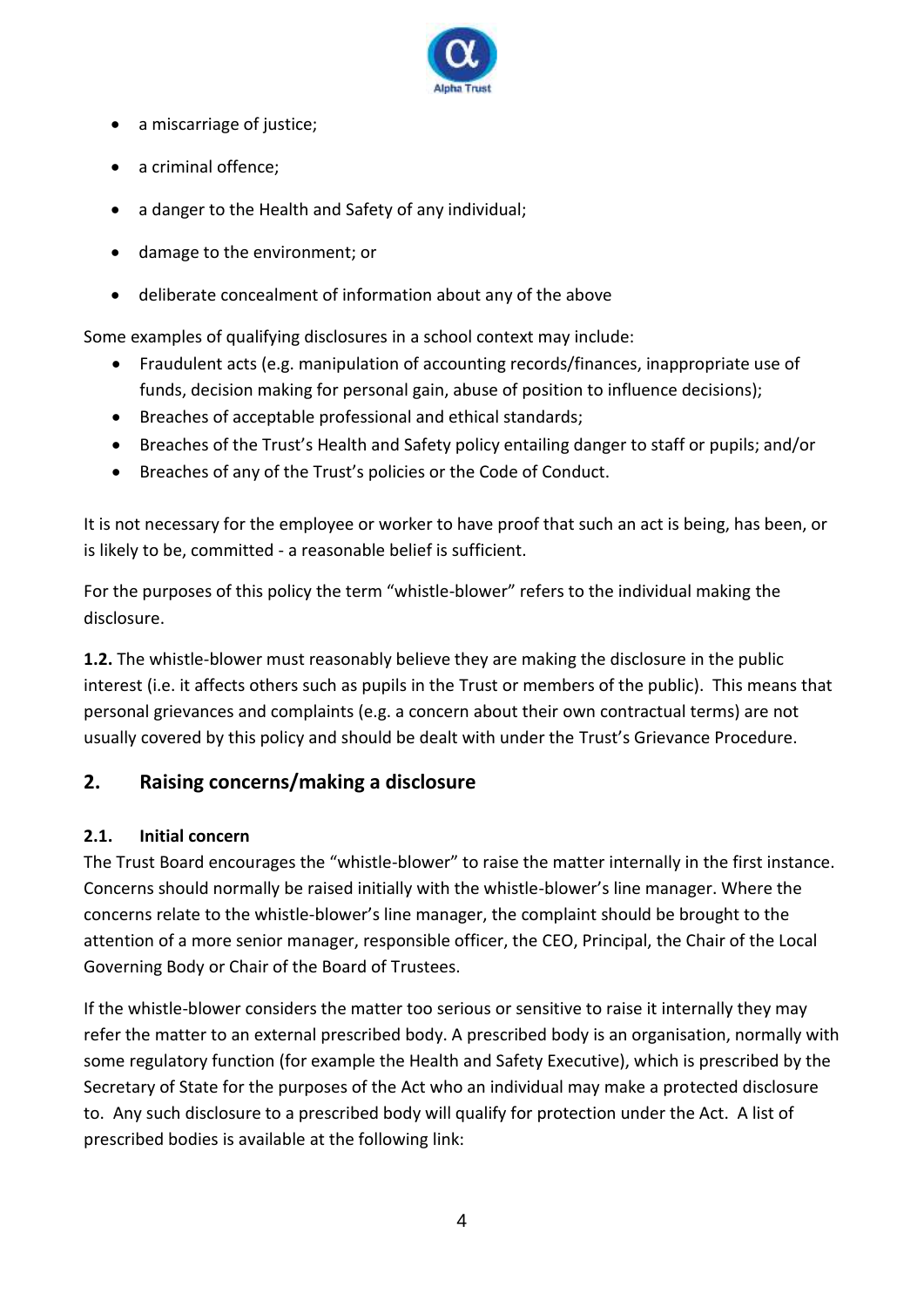

[https://www.gov.uk/government/uploads/system/uploads/attachment\\_data/file/360648/bis-14-](https://www.gov.uk/government/uploads/system/uploads/attachment_data/file/360648/bis-14-1077-blowing-the-whistle-to-a-prescribed-person-the-prescribed-persons-list-v4.pdf) [1077-blowing-the-whistle-to-a-prescribed-person-the-prescribed-persons-list-v4.pdf](https://www.gov.uk/government/uploads/system/uploads/attachment_data/file/360648/bis-14-1077-blowing-the-whistle-to-a-prescribed-person-the-prescribed-persons-list-v4.pdf)

In the event that the whistle-blower feels a disclosure should be referred to an external prescribed body some of the relevant bodies are also set out below:

| <b>Nature of disclosure:</b> | <b>External reporting/Prescribed body:</b>                        |
|------------------------------|-------------------------------------------------------------------|
| Fraud or financial           | <b>Education &amp; Skills Funding Agency</b>                      |
| malpractice (see 3.2         |                                                                   |
| below)                       | https://www.gov.uk/government/organisations/education-and-skills- |
|                              | funding-agency                                                    |
|                              |                                                                   |
| Child Protection/            | Local Authority Designated Officer                                |
| Safeguarding issues          | Essex Duty Line: 03330 139 797                                    |
|                              |                                                                   |
|                              | NSPCC Whistleblowing helpline: 0800 028 0285                      |
|                              | Email: help@nspcc.org.uk                                          |
|                              |                                                                   |
| Data protection issues       | <b>Information Commissioner</b>                                   |
|                              | https://ico.org.uk/                                               |
|                              |                                                                   |
| Health and Safety issues     | <b>Health and Safety Executive</b>                                |
|                              |                                                                   |
|                              | http://www.hse.gov.uk/                                            |

If a concern is raised verbally it should be followed up in writing wherever possible.

The whistle-blower has no responsibility for investigating the matter - it is the Trust's responsibility to ensure that an appropriate investigation takes place.

Where the complaint is serious, for example involving fraud, theft or other potential gross misconduct by an employee, the whistle-blower should act quickly to report it but should not mention it to the subject of the complainant or other colleagues as this could affect the investigatory process.

The timescales for handling disclosures will differ depending on the nature of the disclosure made but all disclosures (whether formal or informal) will be acknowledged within 2 working days.

#### **2.2 Investigation**

On receipt of a disclosure, an investigation into the matter will be arranged. The investigation may involve the whistle-blower and other individuals involved giving a written statement. Any investigation will be carried out promptly and confidentially.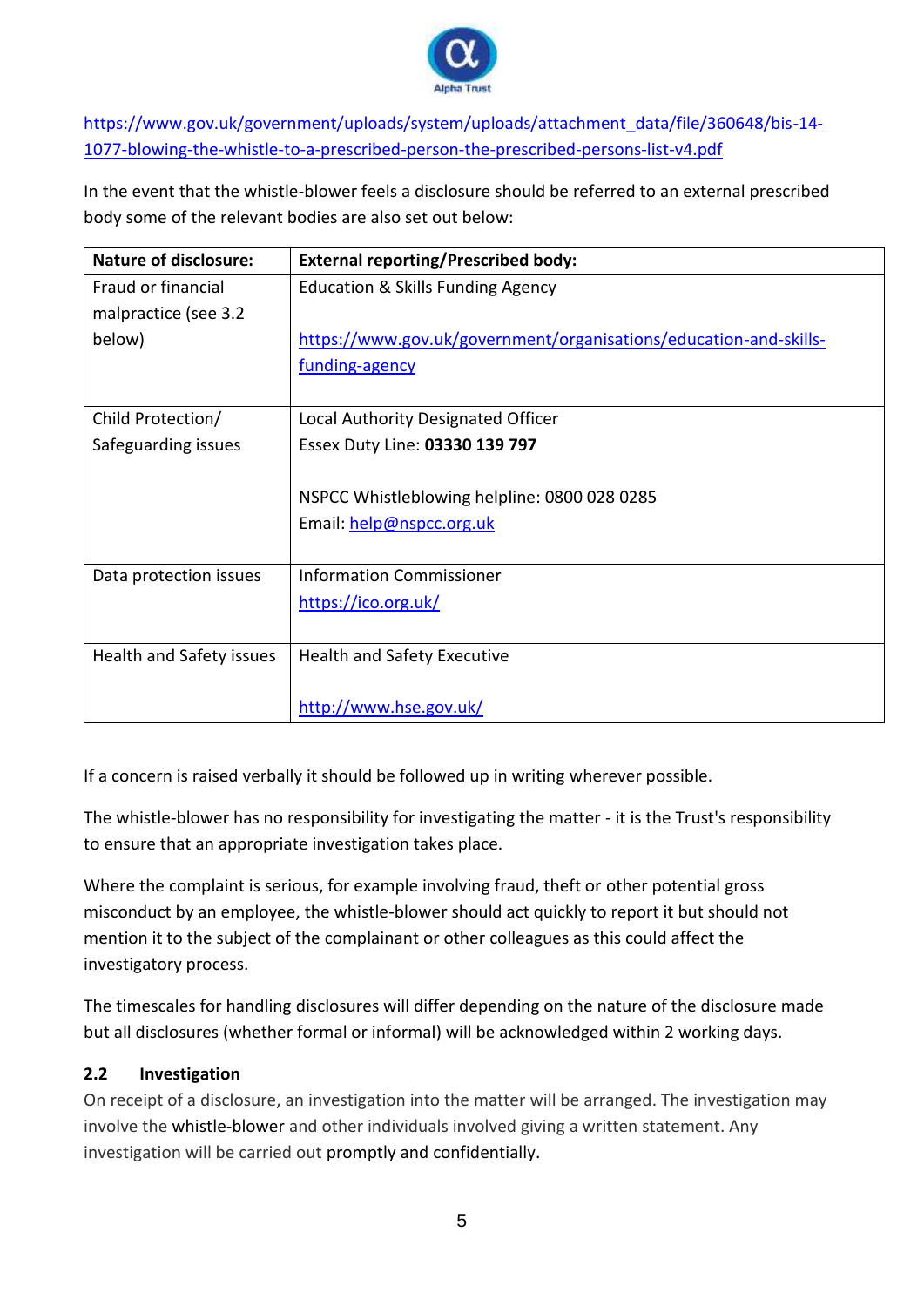

If a whistle-blower wishes to remain anonymous this should be raised with the person to whom the initial disclosure is made. In some cases this may be possible but in more serious cases where disciplinary action may have to be taken against others this may be more difficult. The Trust is committed to protecting the well-being of the whistle-blower whilst this policy is followed.

The whistle-blower's statement (where available) will be taken into account, and he/she will be asked to comment on any additional evidence obtained. The person responsible for the investigation may ask the whistle-blower to attend a meeting to gather all the information needed to ensure a clear understanding of the situation.

Where a meeting is held, the whistle-blower may be accompanied by a trade union representative or work colleague if they wish and where possible the dates/times will be agreed to facilitate this.

#### **2.3 Outcome of the investigation**

The person who carried out the investigation will take any necessary action, which may include reporting the matter to relevant managers within the Trust and/or an appropriate prescribed body (if this has not already taken place).

On conclusion of any investigation, the whistle-blower will be told the outcome of the investigation (in as much detail as is deemed appropriate in the circumstances) and what action is to be taken or is proposed. If no action is to be taken, the reason for this will be explained.

Where a concern is raised anonymously the Trust will not ordinarily be able to provide feedback to the whistle-blower and any action taken as a result of an anonymous disclosure may be limited. The Trust will take all appropriate steps to investigate such a disclosure in line with the level of information provided. If an anonymous whistle-blower wishes to seek feedback from the Trust an appropriate anonymised email address should be provided.

#### **2.4 Further action**

Where having raised an initial concern and the whistle-blower has a genuine belief that the Trust has failed to take appropriate action or investigate the issue properly and they wish to pursue the matter further, they may report their concern to the another relevant person in the Trust (see 2.1) or to an appropriate prescribed body (if this has not already been reported).

This person may arrange for further investigation to be carried out, make any necessary further enquiries and/or make their own report. On the conclusion of any further investigation, they will take appropriate action which may include reporting the matter to a prescribed body if this has not taken place at an earlier stage in the process.

#### **3. Other issues**

#### **3.1 Concerns raised by member of the public**

Where complaints are received from members of the public, the Trust's formal complaints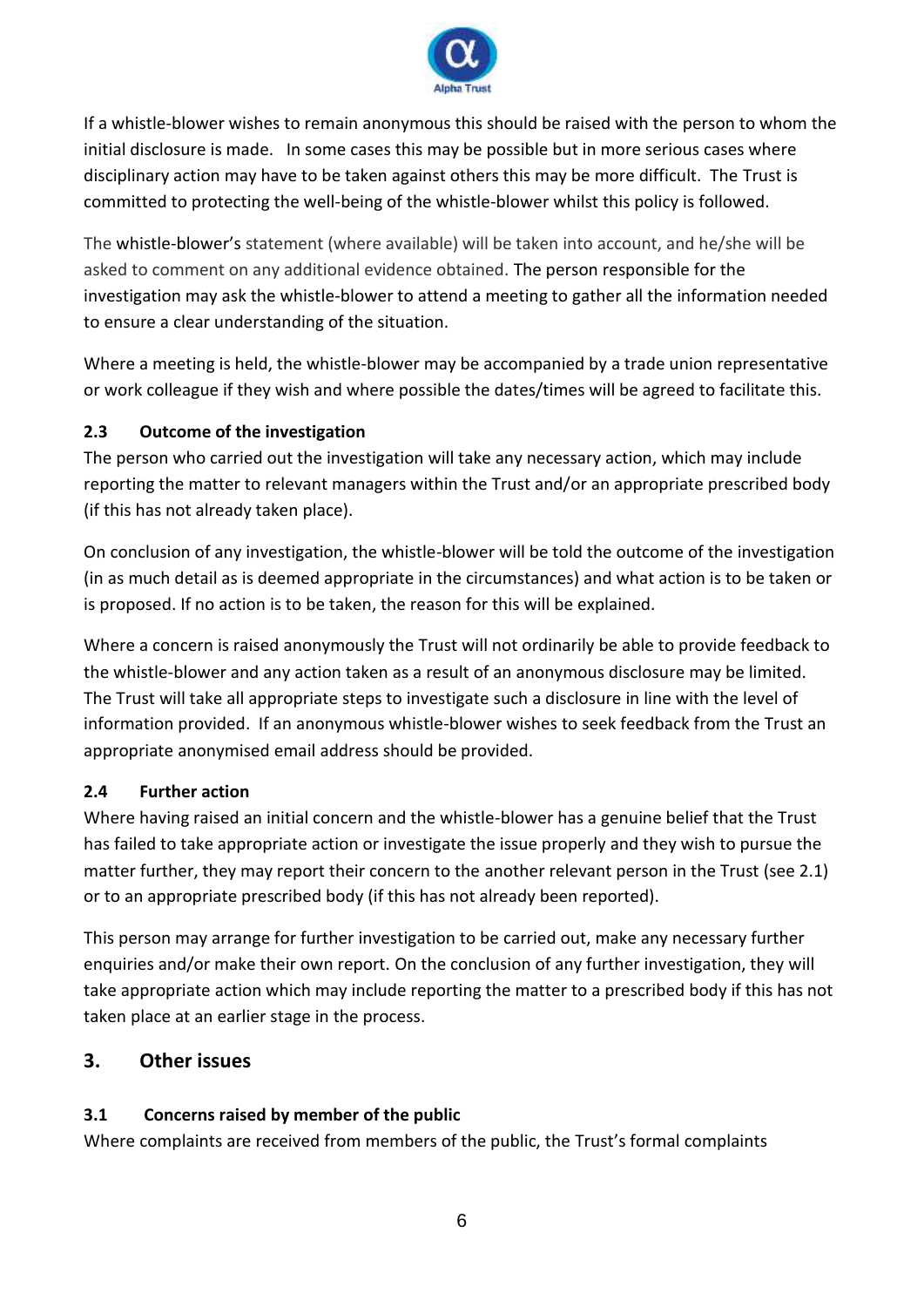

procedure will be followed, unless the complaint relates to the specific conduct or performance of an individual employee/worker in which case the Disciplinary Procedure may need to be instigated.

### **3.2 Criminal issues/fraud**

In the event of the allegation being of a very serious nature, for example relating to a fraud or other potential gross misconduct offence, there may be a need to involve the Trust's auditors and/or the police or other appropriate authorities. This should normally be agreed initially by Chair of the Trust Board who should, in turn, and where appropriate, will keep these other authorities informed.

The Trust must notify the Secretary of State via the Education & Skills Funding Agency of any instances of fraud, theft or irregularity where the value exceeds £5,000 individually, or £5,000 cumulatively in any financial year. Any unusual or systematic fraud, regardless of value, must also be reported.

Advice may be sought from the Trust's legal advisers before involving the police in any such internal complaint or allegation.

## **4. Protecting whistle-blowers**

**4.1** Any whistle-blowers who make protected disclosures in line with this procedure have the right not to be dismissed, subjected to any other detriment, or victimised, because they have made a disclosure. This means continued employment and opportunities for promotion or training will not be affected because the whistle-blower has raised a legitimate concern.

**4.2** Whistle-blowers should report any harassment or victimisation to an appropriate manager as soon as practicable. The Trust will take all reasonable steps to prevent/address such harassment or victimisation. Victimisation of a whistle-blower for making a protected disclosure will be considered a disciplinary matter and will be dealt with under the Trust's Disciplinary Procedure.

**4.3** Whistle-blowers may find the process of reporting an issue/wrongdoing difficult and uncomfortable. The Trust will take all reasonable steps to support the whistle-blower which may include access to an external counselling service. The whistle-blower may also be referred to the charity Protect (previously known as Public Concern at Work) [www.pcaw.org.uk](http://www.pcaw.org.uk/) for information and advice.

## **5. Malicious allegations/disclosures**

**5.1** If, following appropriate investigation, it is considered that an employee has made a malicious allegation without real substance and/or which could not be reasonably considered to be in the public interest, this will be taken as a serious matter and may potentially lead to disciplinary action in line with the Trust's Disciplinary Procedure.